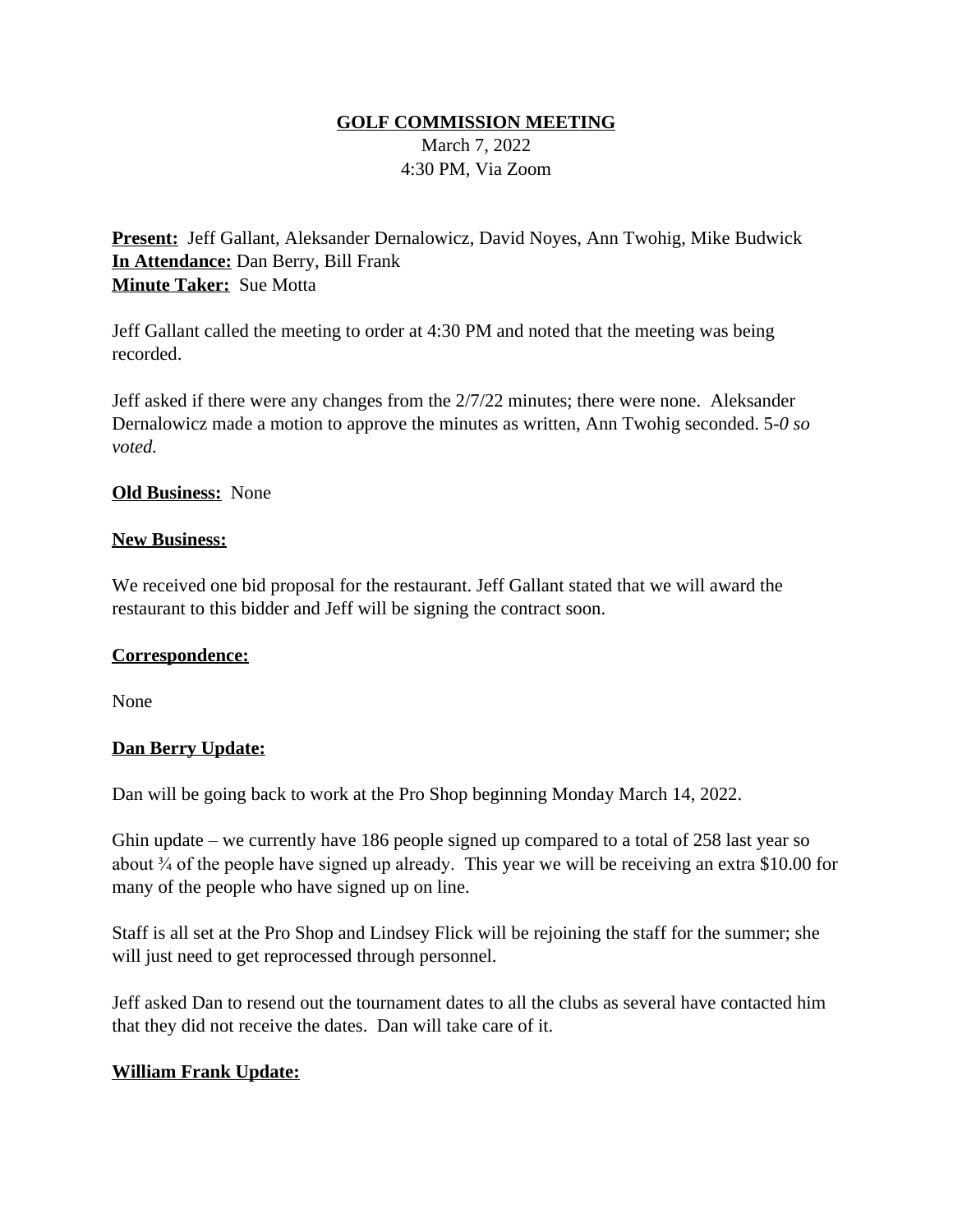Bill stated some of the part time seasonal people will be starting next week to try to get the course cleaned up and an opening date will depend on the weather.

This week the roof is being redone at the Pro Shop.

In the next couple of weeks, we will be remediating the asbestos in the cellar of the restaurant which will be about \$7000.00. This is one of the many repairs we have been doing to get the buildings all set for the next  $15 - 20$  years.

Jeff asked if we have put in our order for chemicals this year yet as he is concerned about the prices going up. Bill said we had ordered about three fourths of what we need for the year so far and we ordered it several months ago before most of the increases in price.

# **Commission Members' Comments and Reports**:

Aleksander Dernalowicz mentioned he was discussing with the Mayor about possibility of building a new facility sometime in the future and noted that there needs to be a capitol plan with a design. Aleksander said it might be a good idea to get the building designed sooner than later so that there is a design available should the need arise. Jeff said that we have investigated this before and there are several obstacles such as a long-term commitment for a restaurant and he feels we might be better with a different approach, possibly lease the land to someone and have them build it to avoid prevailing wages to keep costs down. Jeff suggested we find out if the city is willing to bring in a long-term restaurant and Aleksander said he would do some research.

## **Chairman's Comments and Reports:** None

## **Financials:**

Revenue is close to half a million which is about 70% of what was projected in the budget and this does not include memberships we haven't received yet. \$200,000.00 was transferred from certified cash of which \$193,000.00 is for the purchase of new equipment. Expenses are \$453,000 plus indirect costs. This puts us about \$40,000.00 in the red which will change as soon as soon as revenue starts coming in.

Aleksander Dernalowicz made a motion to accept the financials, Ann Twohig seconded. 5*-0 so voted.*

The next meeting is scheduled for April 4, 2022, at 4:30 PM to be held via Zoom. A tentative meeting is scheduled for April 25, 2022

Ann Twohig made a motion to adjourn, Aleksander Dernalowicz seconded. 5*-0 so voted.*